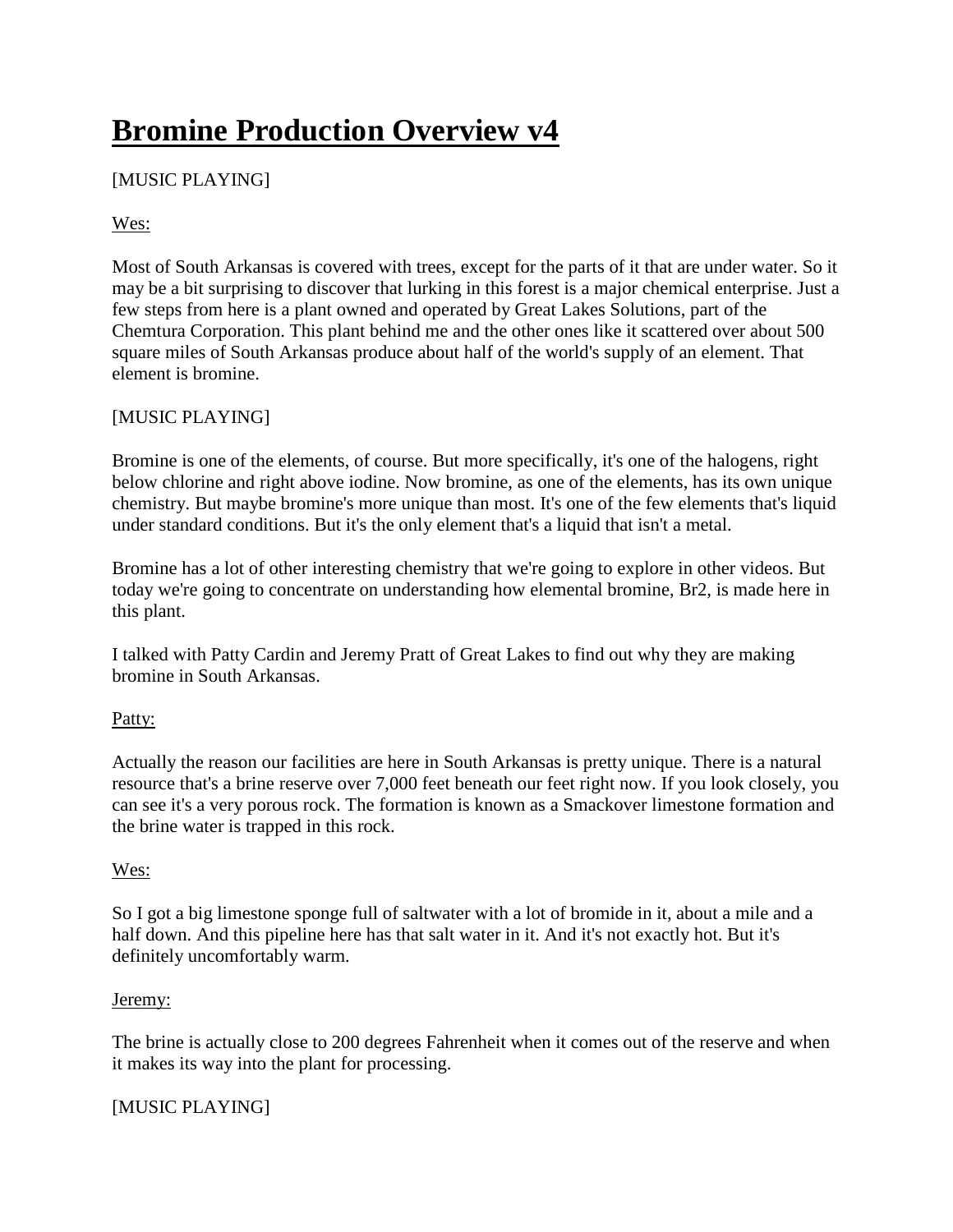#### Wes:

So joining us here is Jon Thomas, one of the operators at Great Lakes south plant. John's been an operator here for, I'm told, for about five years. So he knows a thing or two about making bromine. So Jon there's some pretty big pipes running through this rafter over here. How much brine are you guys using?

#### Jon:

We use about 3,500 gallons a minute.

Wes:

You get the brine here and you're good to go or—

#### Jeremy:

No, we actually use our H2S strippers to remove any H2S or natural gas that's left in the brine.

#### Wes:

What's the problem with those two things? Why you got to get rid of them?

#### Jeremy:

H2s will actually hurt us by fouling our packing in our tower and hurting the efficiency. It also forms sulfuric acid which we have to treat before it's disposed of in the tail brine system.

#### Wes:

What about natural gas, it cause a problem?

#### Jeremy:

No, natural gas actually helps us. We actually send all of our natural gas from all three fields to Line Oil. Line Oil processes the sulfur out of it and sends the sweet gas back to us to burn in our boiler at the central plant.

#### Wes:

So once you get rid of the H2S and you get rid of the natural gas, are you good to go?

Jon:

We are. We sure are.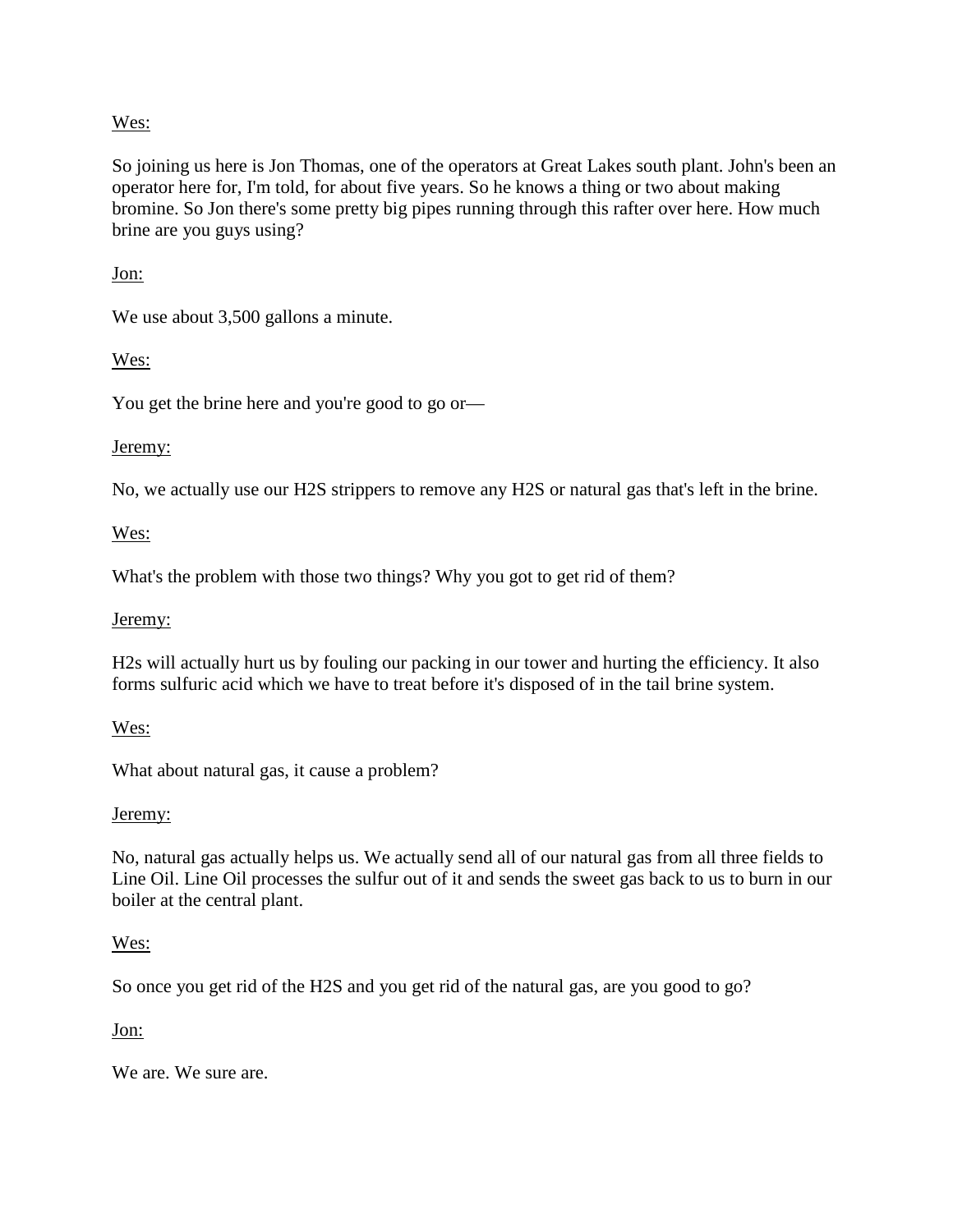## Wes:

So you bring it in and where does it happen?

Jon:

We bring it in right over here.

Wes:

Great, can we go take a look at that?

Jeremy:

Absolutely. Grab your hardhat and your safety glasses and we'll take a look.

## Wes:

Safety at plants like these is serious business. The crew and I had to get training before we could even come into the plant. And there are safety notices and warning signs everywhere.

So this big orange pipe is the brine coming into the reactor.

Jon:

Yeah, it's pumped down from the feed brine pump, goes up to the top of the tower.

We bring chlorine in as a liquid and vaporize it. And take it right here. And this is where it starts its process.

## Jeremy:

It takes roughly 10 seconds for it to get 100 feet to the top of the tower. But the chlorine and bromine reaction is taking place as it goes all the way to the top of the tower.

# Wes:

This whole process works for two reasons. The first, chlorine has a higher affinity for electrons than bromine does. It's more reactive. The elemental chlorine takes electrons from the bromide. Chlorine oxidizes the bromide. Turning it into bromine. And the chlorine is converted, reduced in chemical terms, into chloride. Think of it as chlorine "mugging" the weaker bromide for its electrons, if you will.

An equally important component, but perhaps not so obvious, is the fact that chloride has a higher affinity for water than bromide does. We make more chloride. And it's higher affinity for water provides an important driving force moving the reaction forward.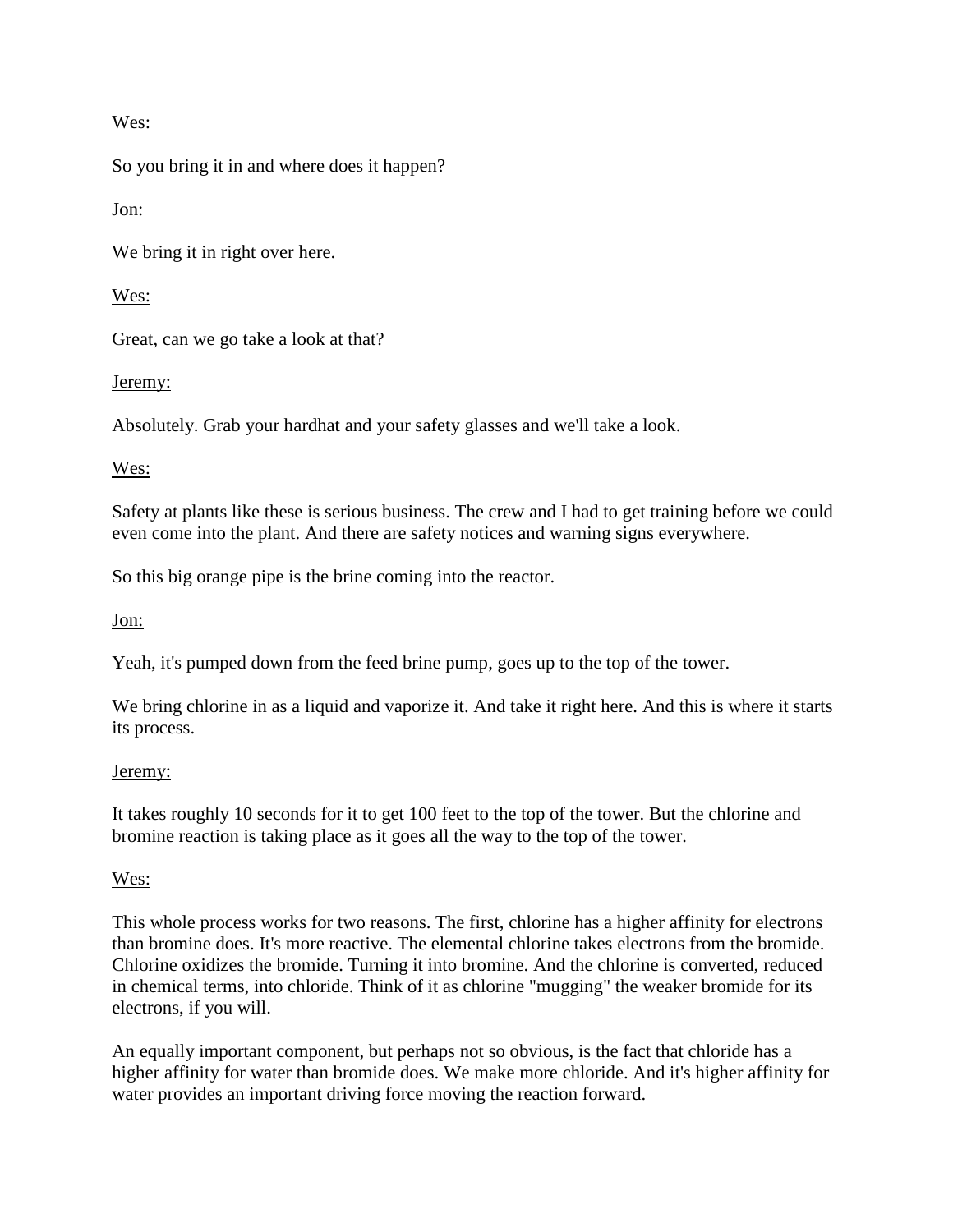Jeremy told us that the bromide and chlorine solution takes about 10 seconds to travel up the orange pipe to the top of the tower. Chlorine is so reactive that 10 seconds is more than enough time for the chlorine to turn the bromide in the feed brine into elemental bromine. By the time it gets to the top, we've got a solution with a little bit of elemental bromine, a lot of table salt, and a few other minerals.

Next we need to separate the bromine from the rest of the solution. With our ear plugs securely in place, we climb all the way to the top of the tower where Jeremy explains how that separation is accomplished.

## [RUSHING WATER]

At least he tried to tell me. Maybe if we go back down a few levels, we can hear what he's trying to tell us. Man, that was loud. What was that?

## Jeremy:

That was actually the steam being ejected into the vacuum tower.

## Wes:

So you're doing what with the steam in the vacuum?

## Jeremy:

Well, we actually use steam and inject it across the conversion/diversion nozzle. And we use the Bernoulli equation to—

## Wes:

Whoa! How did we get into a discussion about physics? The show is Chemistry at Work, not Physics at Work. So we're going to skip ahead.

# [VIDEO FAST FORWARDING]

I guess, the key thing here is that you're ejecting steam, you're dropping the pressure and raising the temperature at the same time.

## Jeremy:

Absolutely, the brine is about 180 degrees Fahrenheit when it hits the vacuum tower. And it's about a half an atmosphere. So the bromine actually flashes out of the brine solution.

# Wes: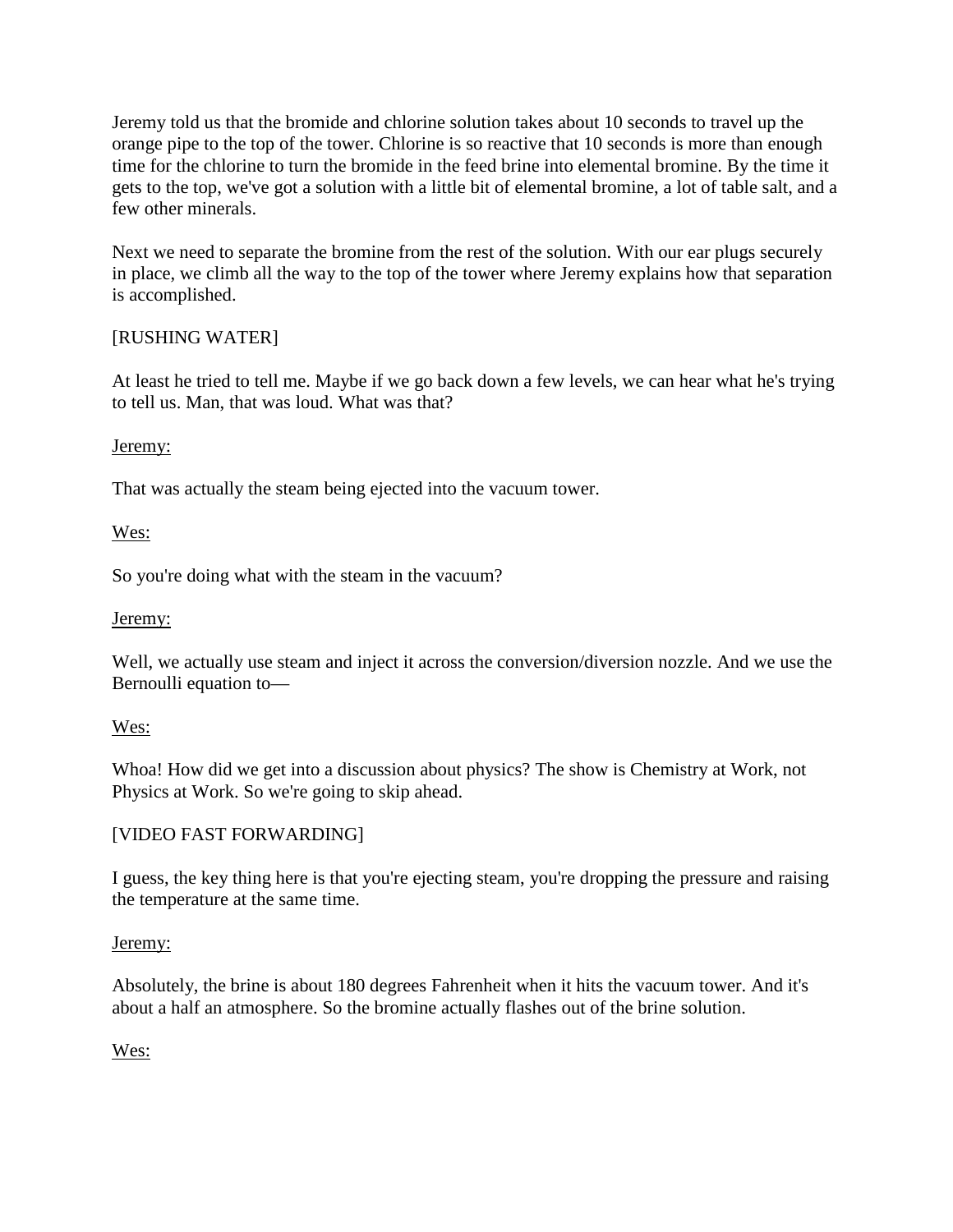They pull most of the bromine out of the solution by boiling it out under reduced pressure. Now reduced pressure helps things to boil. But you still need heat to convert a liquid into a gas, whether the liquid you are boiling is something exotic like bromine or as mundane as water. So it turns out they don't just insulate those pipes holding the feed brine to keep absent minded professors from burning themselves.

Remember, the solution comes out of the ground at about 200 degrees Fahrenheit, 93 degrees Celsius, just under boiling. The insulated pipes prevent heat loss as the feed brine travels from underground wells to the plant, heat they're going to need to boil the bromine which cuts down on production costs.

Now they add the chlorine to the hot brine as it travels up the tower where steam is injected and a vacuum is created. One of the important tricks in this process is to not reduce the pressure so much or to get the temperature so high that too much of the water that's dissolving all that salt evaporates along with the bromine. At one atmosphere of pressure, bromine boils at 58.8 degrees Celsius, just under 138 degrees Fahrenheit.

Wait a second, 180 degrees in half an atmosphere. That's a lot more than the 138 degrees needed to boil bromine at one atmosphere. It seems like massive overkill.

## Jeremy:

So the bromine actually flashes out of the brine solution.

# Wes:

Flash, that's the key word. They want this done fast. 3,500 gallons a minute are being processed through this thing. That's more than this 55 gallon drum every second. You don't have time to mess around. High temperature and low pressure help get most of the bromine converted to a gas very quickly. But even so, there's still some bromine that's left in the solution that's now falling down inside the bromine tower.

## Jeremy:

Well, we're trying to make sure we get all of the bromine out of the brine solution. So there's a 30 foot packed section that contains these three inch panel or cascade rings. And the brine trickles over those pieces of packing to make sure all the bromine is separated from the brine solution.

## Wes:

All of the bromine vapor, no matter where it's formed in the tower, moves up to the top of the tower. And that bromine gas is then pulled off and sent to a condenser that's just cold enough to remove most of the water vapor that comes along for the ride. The bromine vapor is then sent to a second colder condenser that converts the bromine itself into a liquid.